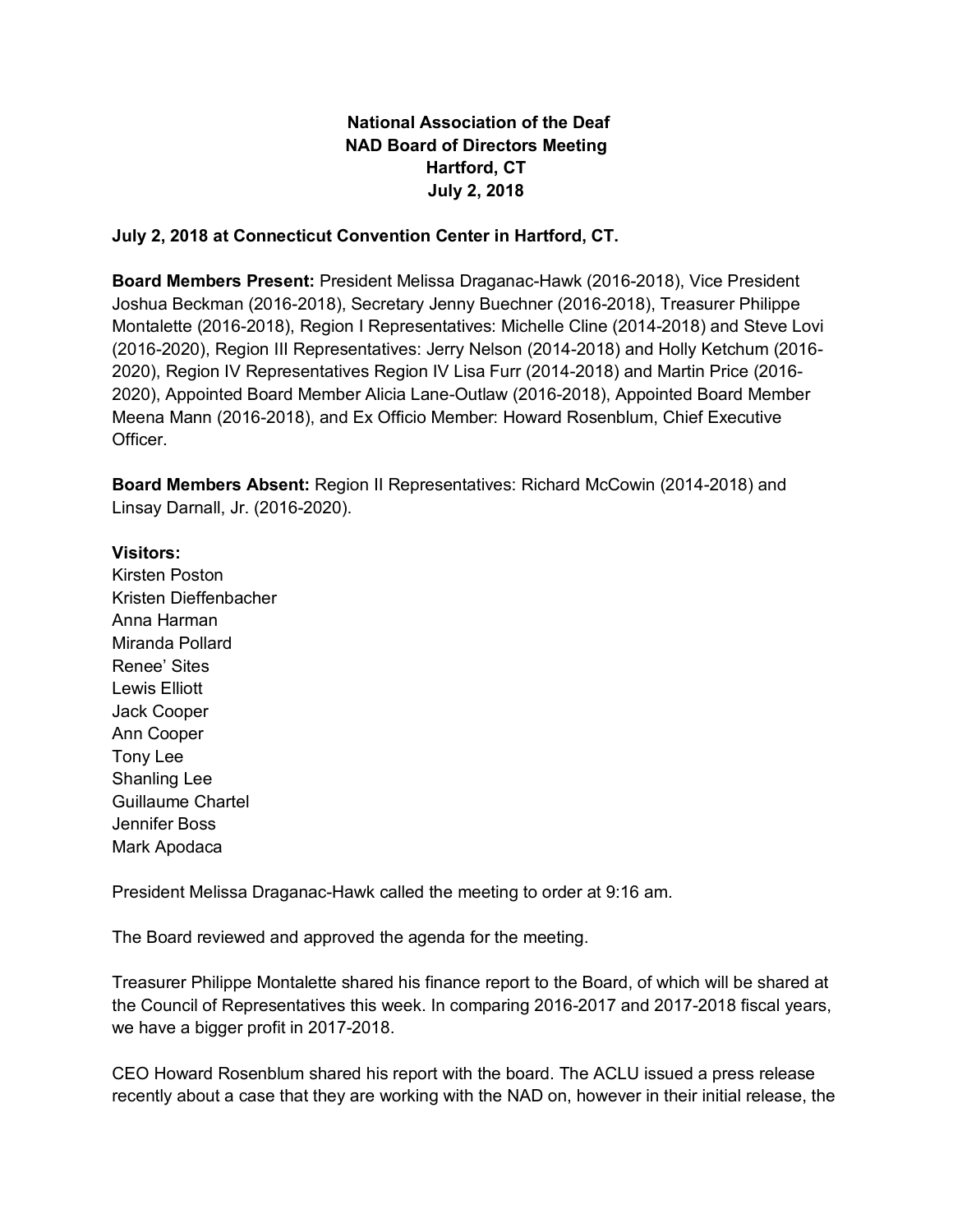NAD was not mentioned, even though it was agreed upon in the agreement. There have been ramifications to their release since NAD objected to their release.

Rosenblum also shared that Starbucks reached out to the NAD with a possible grant to develop a project or training of some sort. A proposal was submitted last week.

The Board reviewed the April 2018 Board meeting minutes.

MOTION: Joshua Beckman moved to approve the April 5-7 Board Meeting minutes. Seconded by Philippe Montalette. CARRIED.

President Melissa Draganac-Hawk reviewed the proposed draft bill for the Child Protective Services and Best Practices with Respect to Language/Culture priority as provided by the CPS committee.

MOTION: Meena Mann moves to approve the CPS bill as revised. Seconded by Steve Lovi. CARRIED.

Lisa Furr shared with the board recommendations from the LGBT Section to update the Diversity Statement to be all-inclusive, and include non-binary individuals. The Section recommends inserting the following after gender: "gender identity and/or expression". It was noted that the Diversity Strategy Team reviewed the recommendation and are in favor of it.

MOTION: Jenny Buechner moves to insert "gender identity and/or expression" in the diversity statement. Seconded by Michelle Cline. CARRIED.

The Conference Co-Chairs provided a brief update about the Conference coming up this week.

President Melissa Draganac-Hawk shared that people who registered and paid for the Racial Justice Training and The Real Way to be Normal Around Deafblind People Training will be refunded the entire \$5.

Jerry Nelson led a discussion regarding the Council of Representatives, and the details to ensure an efficient meeting.

President Melissa Draganac-Hawk called for a recess at 10:11 am.

The meeting resumed at 10:22 am.

Holly Ketchum and Martin Price provided an update about the Steering Committee, who the selected representatives are, which will be approved by the Council of Representatives.

The board then discussed about the General Forum tracks, and how it will pass through the proposed priorities to the Council of Representatives. Past Presidents will facilitate discussion